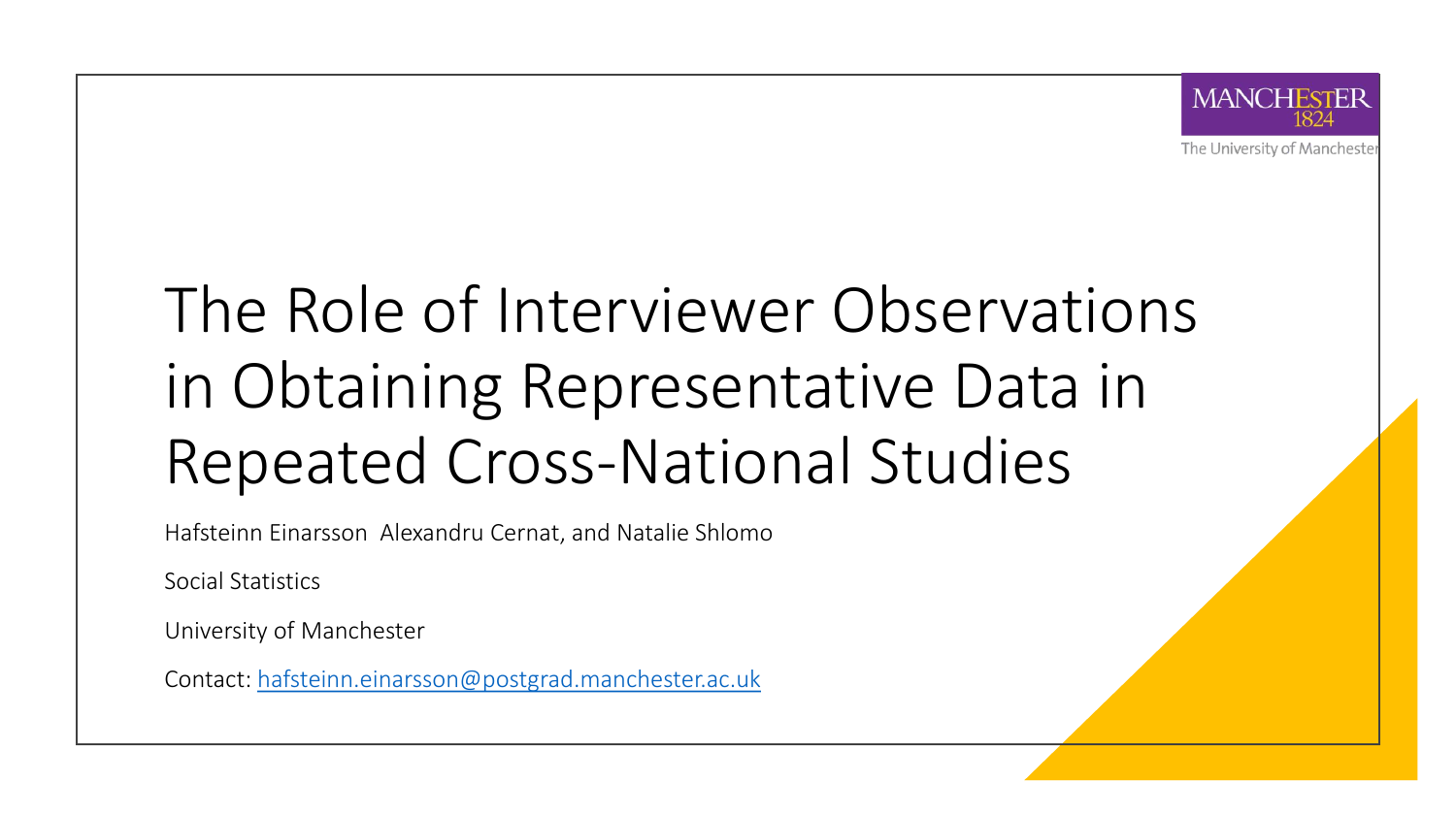#### Key concepts and motivation

- Cross-national comparisons assume comparability/equivalence of survey data
	- Differential survey errors
- Response rates vs non-response errors
- Adaptive/responsive survey designs
	- •Not used in cross-national surveys presently, but could they be?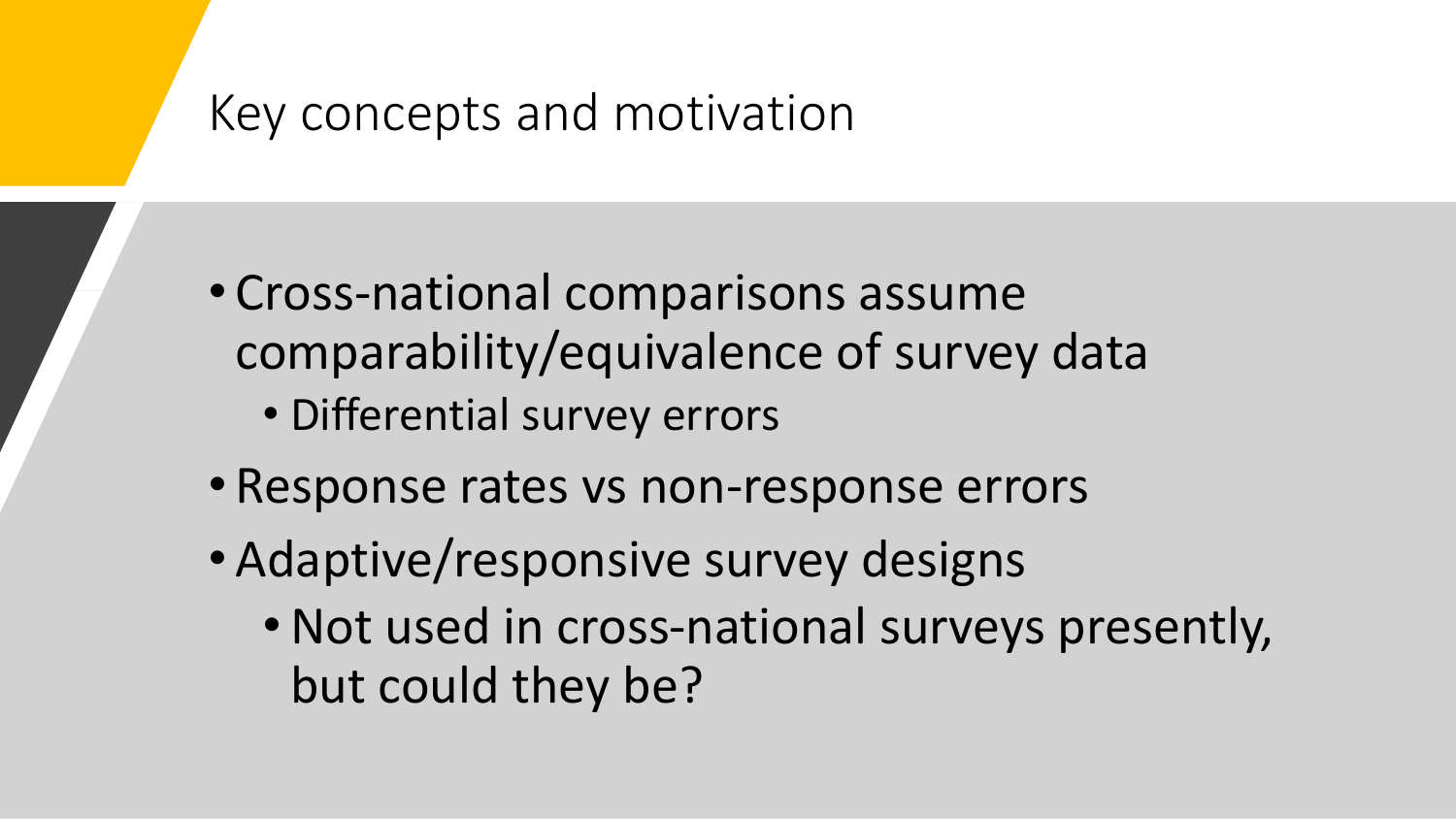## Interviewer observations

- Paradata: variables recorded in the process of survey data collection
- Interviewer observations
	- Measurement error
	- Task difficulty, training
	- Missing data

N4. In the immediate vicinity, how much litter and rubbish is there? (compare the amount to the pictures in your interviewer manual)

|  | O   1. A very large amount   |
|--|------------------------------|
|  | $\bigcirc$ 2. A large amount |
|  | $\bigcirc$ 3. A small amount |
|  | 4. None or almost none       |

N5. In the immediate vicinity, how much vandalism and graffiti is there? (compare the amount to the pictures in your interviewer manual)

- A very large amount O
- 2. A large amount  $\circ$
- 3. A small amount  $\circ$
- None or almost none  $\circ$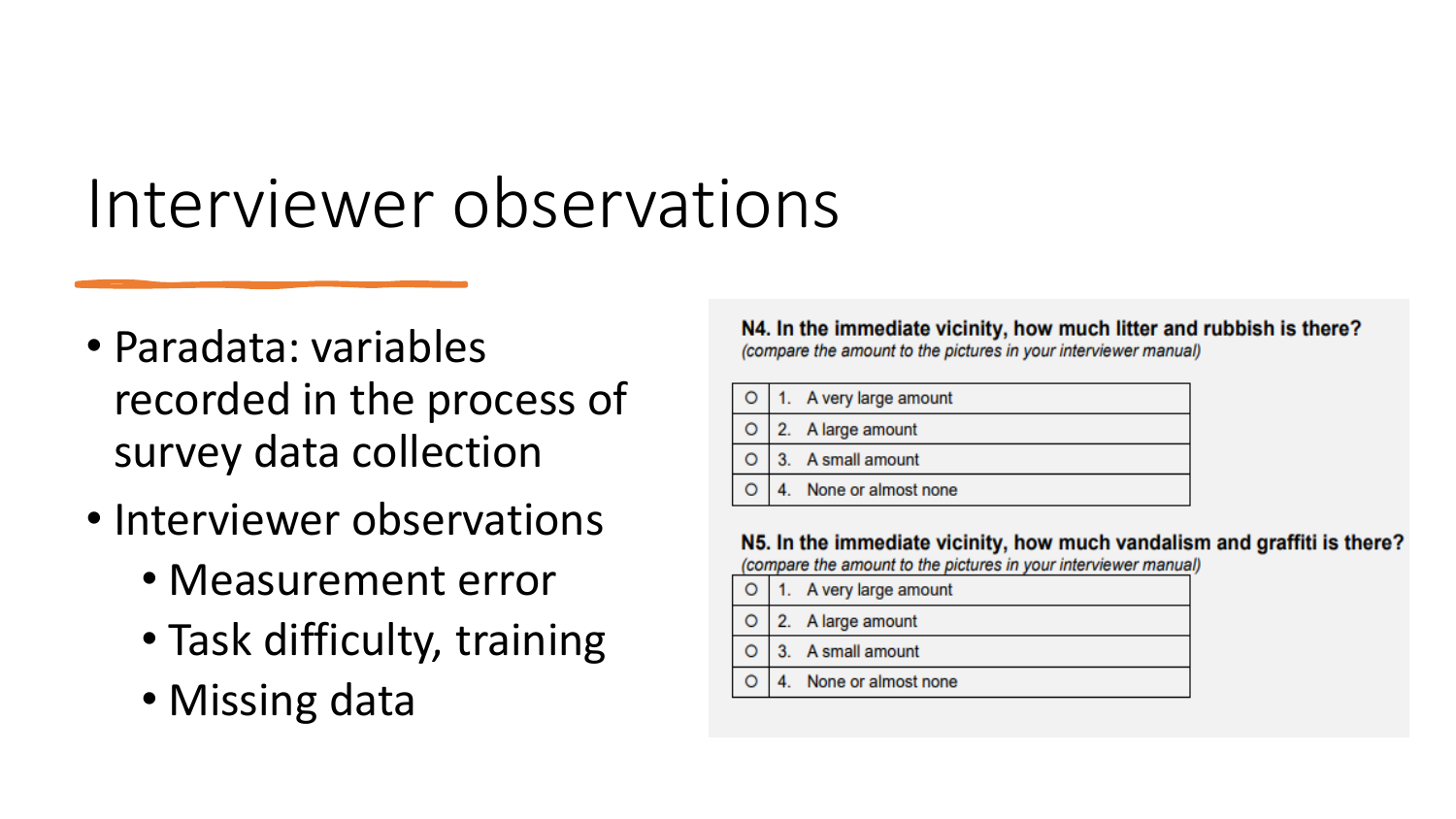#### Research questions

- RQ 1: Can interviewer observations be used to produce useful indicators of representativeness in cross-national surveys?
- RQ 2: Are there differences in R-indicators and partial indicators between countries and across time?
- RQ 3: Are higher response rates indicative of higher Rindicators?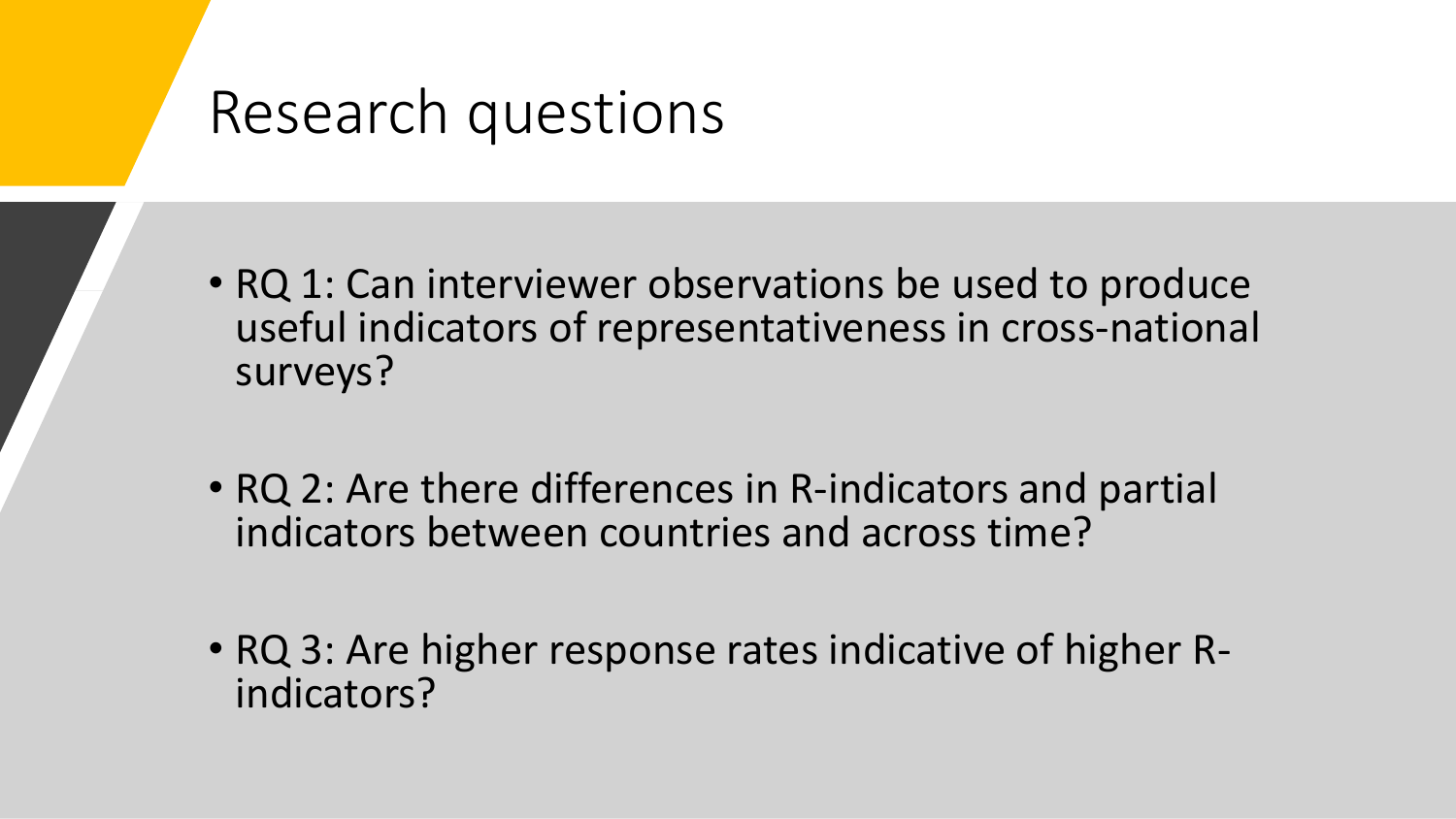### Data and Methods

- European Social Survey (ESS) Contact Form Data rounds 1-9. Country-round combinations analysed
- R-indicators
	- Variance of subgroup response rates
	- Maximum value of  $1 = no non-representativeness$
	- Partial R-indicators (Pu) for predictors
- Multilevel models fitted to see if survey characteristics predict R-indicators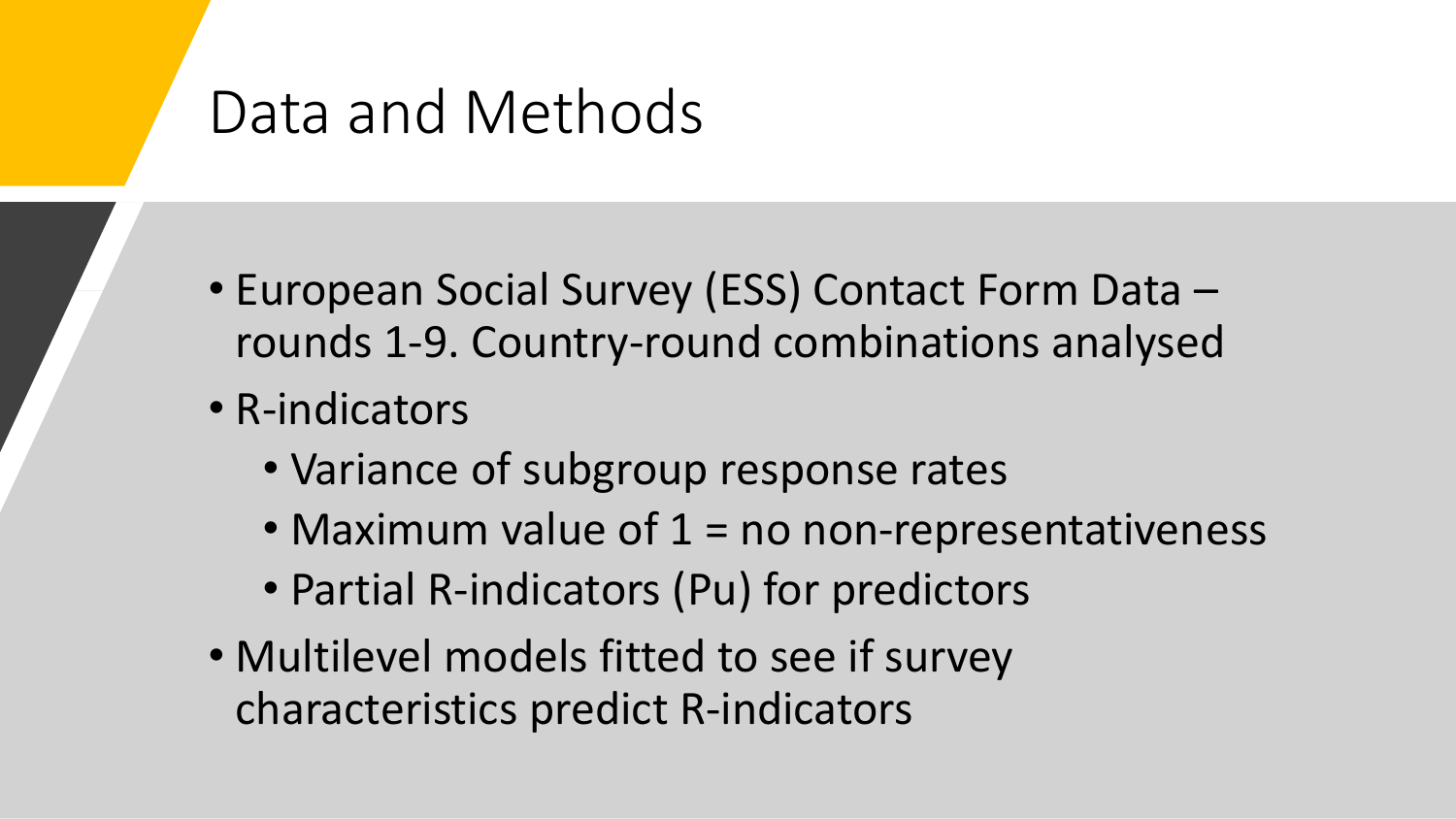## What is analysed?

- Interviewer observations only (180) country-rounds)
	- Multi-unit building / other type of house
	- Presence / absence of undesirable neighbourhood characteristics (bad physical condition, litter, vandalism)
- Demographic variables only (34)
	- Age and gender
	- Rounds 6-9, individuals sampled
- Full model (34) both interviewer observations and demographic variables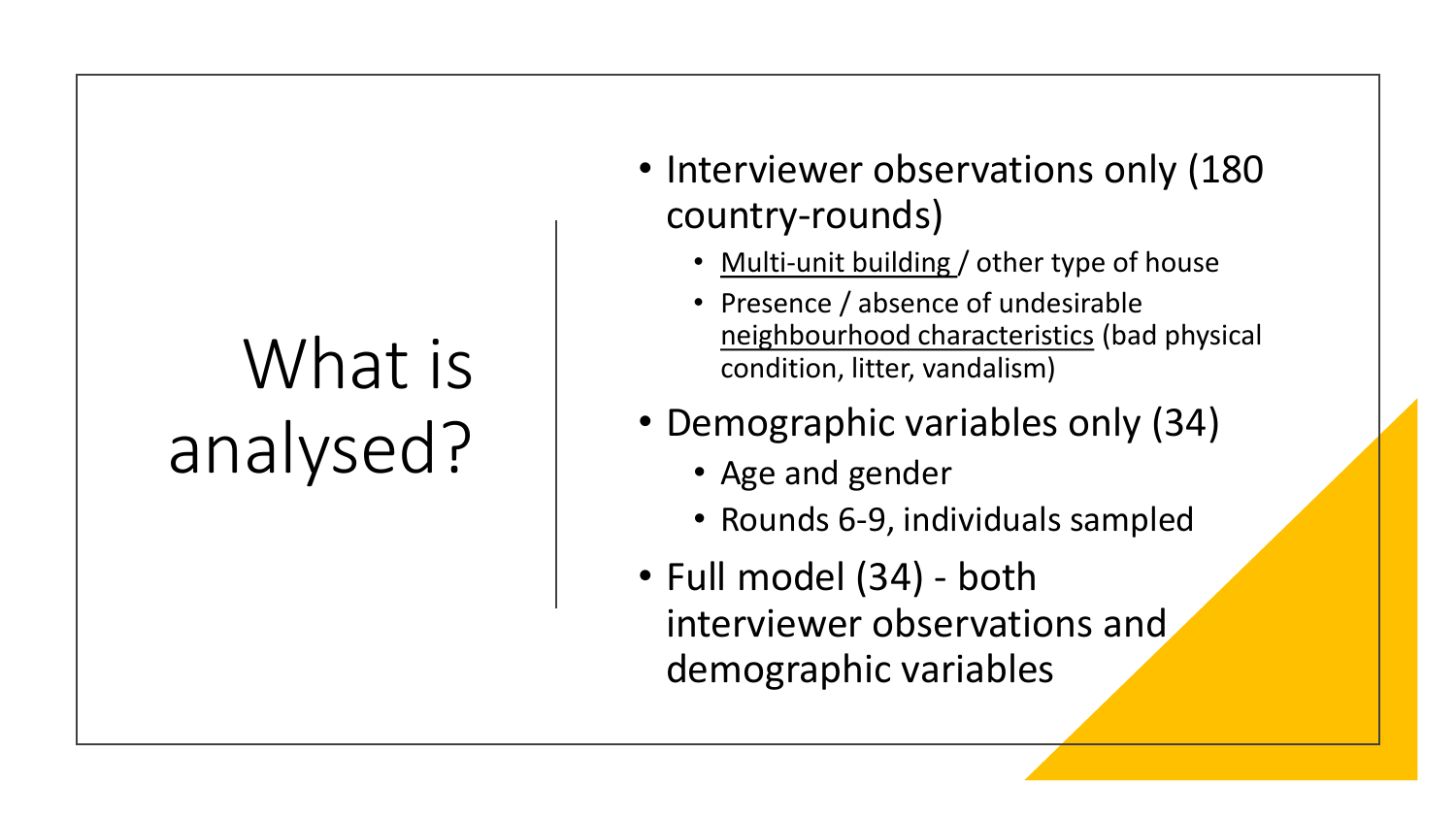# Results

- Using only interviewer observations
	- Significant in 172 of 180 country-rounds
- Average R-indicator is high (0.89)
- Little variation across countries and over time

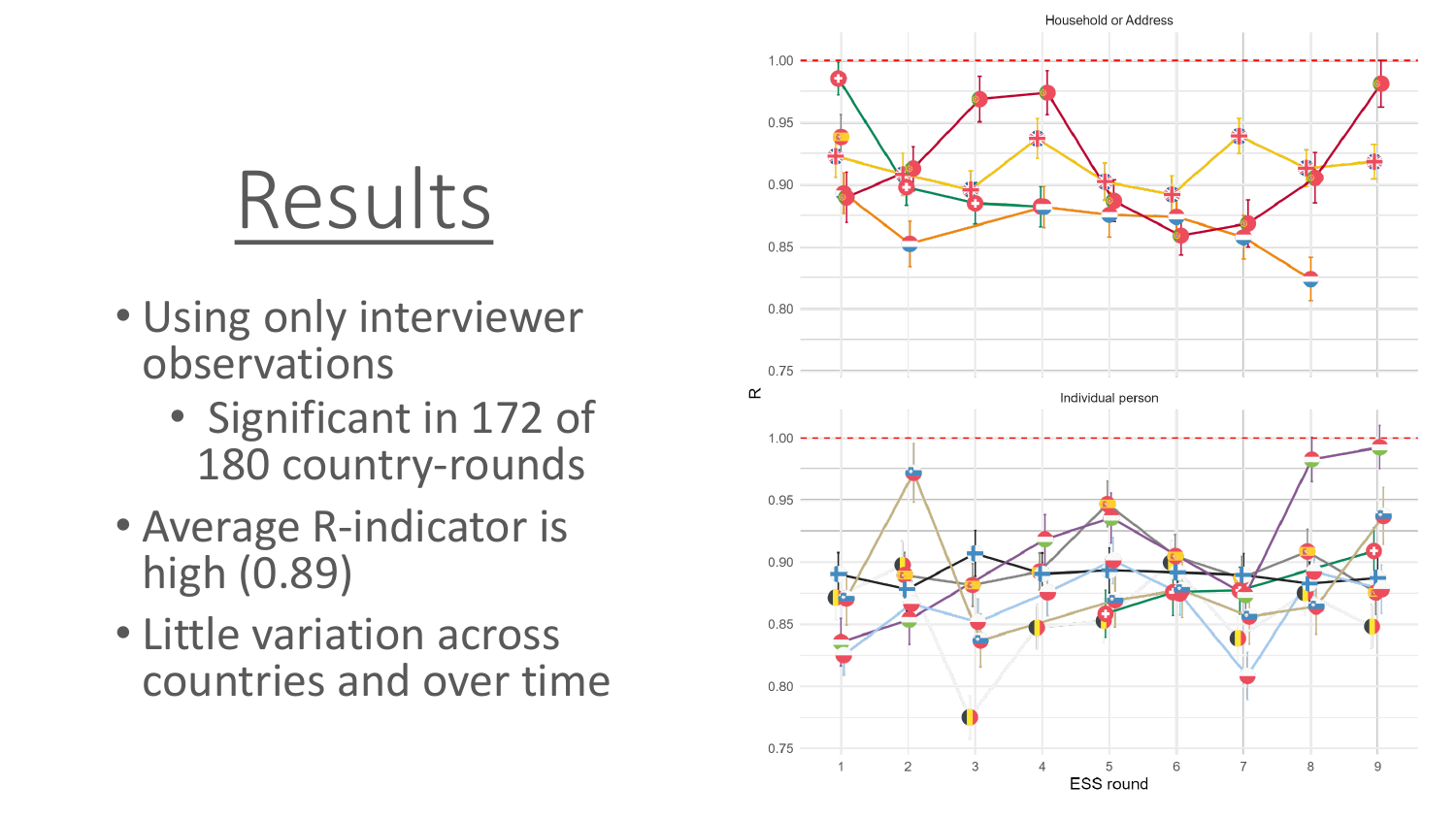### Partial R (full model)

• Interviewer observations indicative of more nonresponse than demographic variables

• Interviewer observations consistently produce significant partial indicators

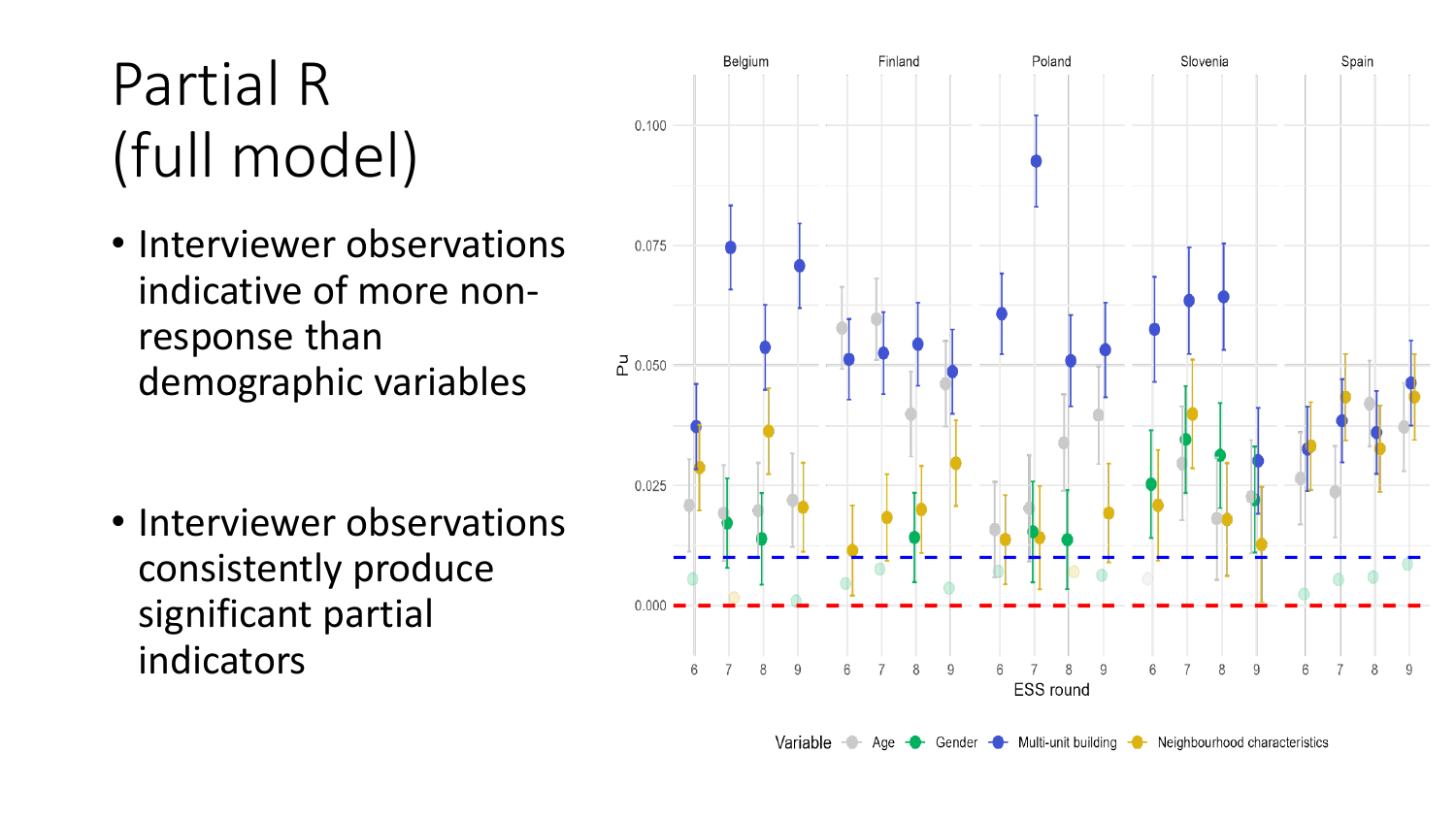## What predicts Rindicators?

- Multilevel model (conditional change)
- Not predicted by:
	- Country
	- Time (ESS round)
	- Response rates
- More variation within countries over time than between them